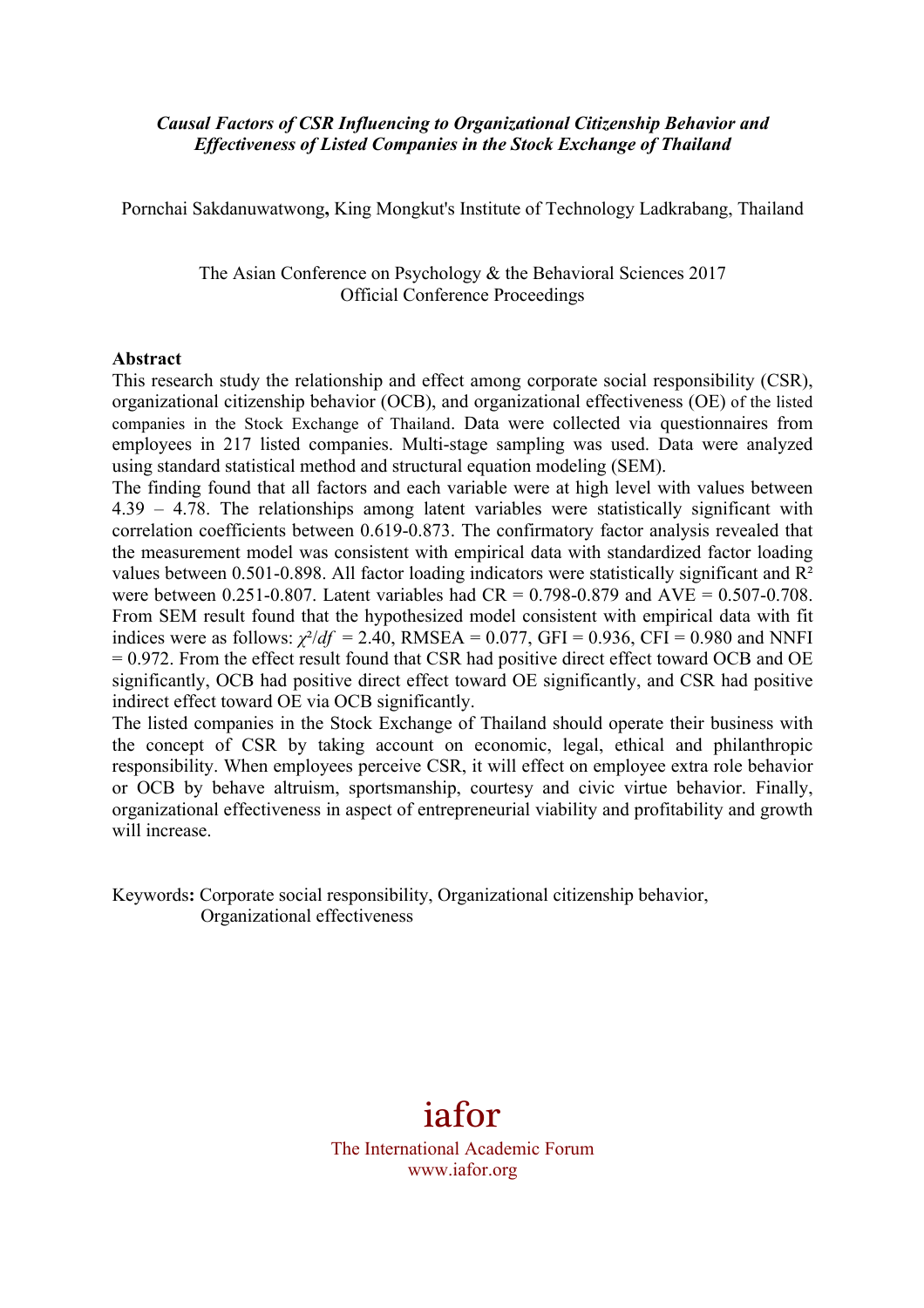# **Introduction**

Under globalization, business continues its mission to move forward by changing business model to be socially responsible corporation. This concept is called corporate social responsibility (CSR). CSR focus on profit, society and environment simultaneously and involves several stakeholders. Carroll and Buchhlotz recommended that employee should be focused primarily on CSR study. (Carroll and Buchhlotz, 2006). However, most of the studies are concerning about CSR that impact only on employee attitudes such as organizational commitment (Husted, 2000). There are a few research that study the effect of CSR on employee behavior especially organizational citizenship behavior (OCB) (Swanson and Niehoff, 2001). The importance of the study CSR is to consider the impact on organizational effectiveness (OE) (Boswell, 1976).

Due to above reasons and also there are just only a few empirical research that study the relationship between CSR and employee (Hansen et al., 2011). It is interesting to study a causal relationship between CSR, OCB and OE.

# **Research Objectives**

- 1. To study the relationship between CSR, OCB and OE.
- 2. To study the effect between CSR, OCB and OE

# **Corporate social responsibility**

Corporate social responsibility (CSR) is the concept of doing business that related to corporate profit and also taking into account the impact on the environment and social issues simultaneously. It is the concept that involves responsibilities towards all stakeholders. CSR contributes to sustainability. Carroll (1991) proposed a pyramid of CSR which includes economic, legal, ethical and philanthropic responsibility. Many scholars found csr affect organizational effectiveness (OE). (Maignan and Ferrell 2001; Cochran and Wood, 1984) and organizational citizenship behavior (OCB) (Hansen et al., 2011; Lin et al., 2010). This concept results hypotheses H1 and H2.

# **Organizational citizenship behavior**

Organizational citizenship behavior (OCB) is an extra role behavior. Employees are willing to do willingly. It is the behavior that encourages organizations operating smoothly (Podsakoff and Mackenzie, 1997) and contributes to organizational effectiveness (Ahmadi, 2011; Organ, 1988). This concept result hypotheses H3.

# **Organizational effectiveness**

Organizational effectiveness (OE) is the concept that related to the ultimate goal of the business. It is an assessment tool for evaluate successful of the organization. Organizational effectiveness comprises of various dimensions to measure (Steers, 1977b) that effect measuring tools unstable (Steers, 1977a). Consistent with Zahra and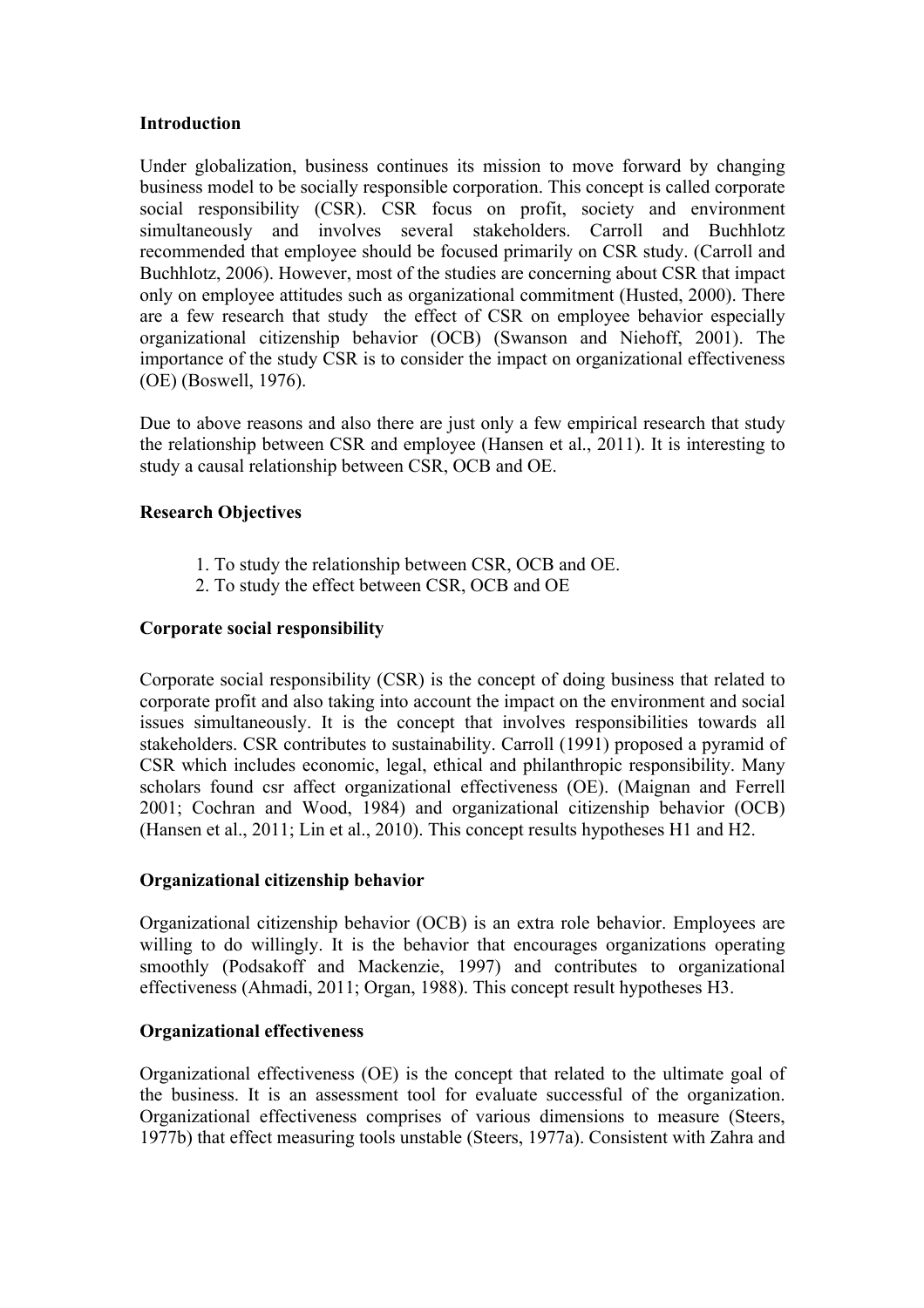LaTour (1987) who indicated that this concept has not yet crystallized or there are several approaches to measure organizational effectiveness. (Daft, 1986)

# **Conceptual Framework**

After reviewing the concept, theory and related research, the conceptual framework is shown in the figure 1 below:



Fig. 1: Conceptual Framework

# **Research Method**

**Population and sample:** The populations were 458 companies listed on the Stock Exchange of Thailand. The sample were at least 200 companies which enough to analyze by using structural equation modeling statistic. (Schumacker and Lomax, 2004) It were multi-stage random sampling. Every random sampling step was a convenient sampling. Target group were six employees per company. Convert data from individual level to organization level by mean.

**Collection data:** Sending questionnaires to 458 companies via mail (6 sets per company). Questionnaires returned 234 companies (1,076 sets) and can be used to analyze 217 companies (791 sets). Data collecting period was during January to June, 2014

**Measurement tool:** Six-rating scale questionnaires were developed. There are four parts in the questionnaires as follows; 1) Demogpraphic characteristics include gender, age, education and position, 2) CSR questionnaire which is a measure of Maignan and Ferrell (2001), 3) OCB questionnaire which is a measure of Lin et al. (2010) and 4) OE questionnaire which is a measure of Zahra and LaTour (1987)

**Content validity and reliability:** Three experts had examined IOC. The IOC values were between  $0.67-1.00$  ( $> 0.50$ ) which mean content validity. Conbach's alpha coefficients were between 0.782-0.983  $(> 0.70)$  which mean reliability (Nunnaly, 1978). Conbrach alpha coefficient were presented in table 1

**Normality distribution: Check by skewness and kurtosis** (Tabachnick and Fidell, 2007) within  $+ 3.00$  (Kline, 2005). The Data found to be normal distribution with skewness value were between -1.157 to -0.243 and kurtoses were between 0.104 to 2.803.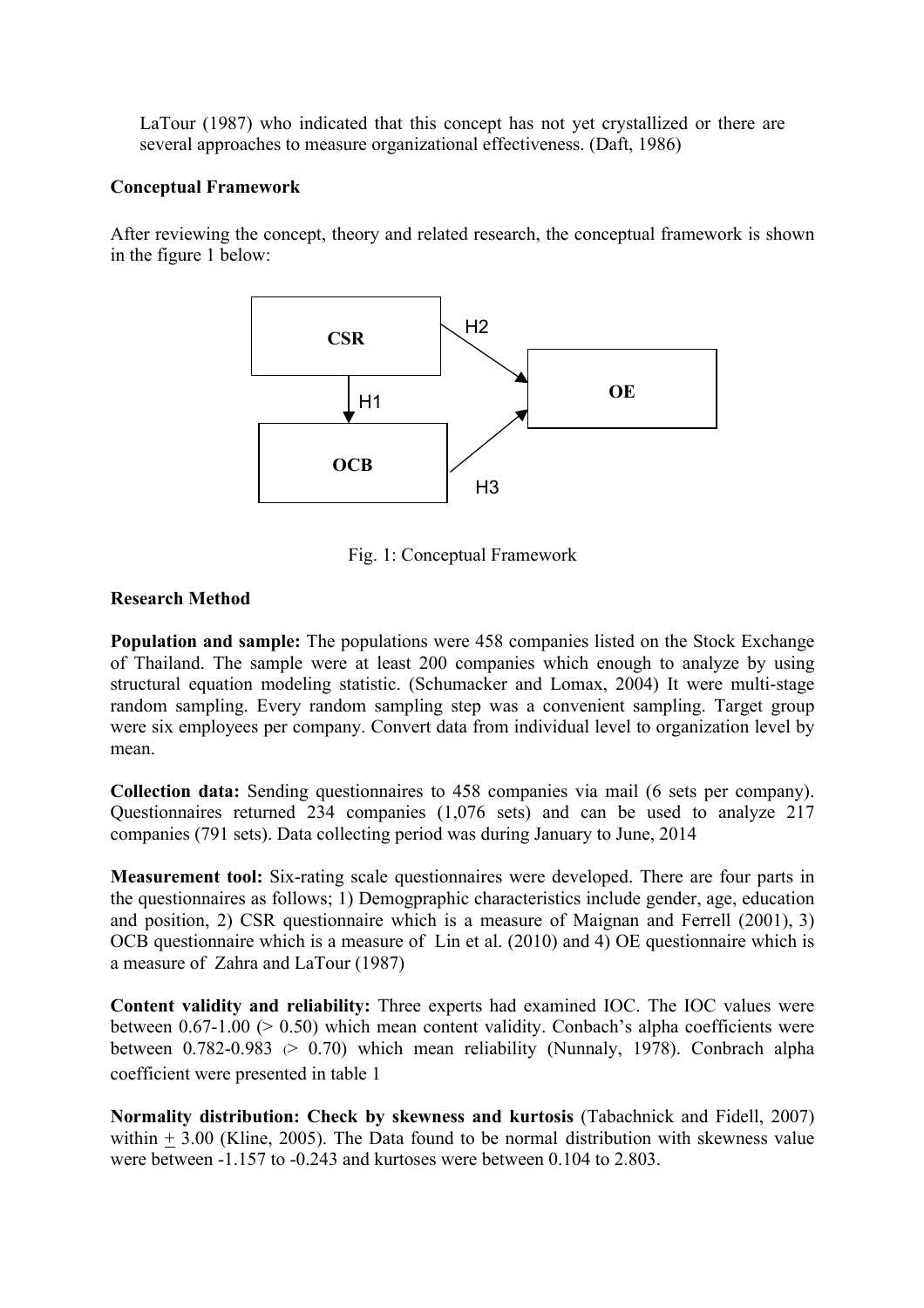**Data analyze:** For descriptive statistic: frequency, percentage, mean and standard deviation were used. For inferential statistic: structural equation modeling technique was used. CFA was used to test measurement model whether consistent with empirical data or not. Convergent validity were tested by t-value at significant level  $0.05$  (t-value  $> 1.96$ ) (Holmes-Smith, 2001). Composite reliability were tested by calculation CR and AVE ( $CR > 0.6$  ans  $AVE > 0.5$  (Fornell and Larcker. 1981). For structural model, fit indices for testing model fit are as follows;  $\chi^2$  / *df* < 5.00, RMSEA < 0.08, GFI > 0.90, CFI > 0.90 and NNFI > 0.90 (Hooper et al., 2008). Testing hypotheses and finding effect between each variable and R².

# **Result**

|           | <b>Variables</b>             | Amount | Percentage |
|-----------|------------------------------|--------|------------|
| Gender    | Female                       | 482    | 60.9       |
|           | Male                         | 309    | 39.1       |
| Age       | Below 31                     | 259    | 32.7       |
|           | $31 - 40$                    | 320    | 40.5       |
|           | $41 - 50$                    | 163    | 20.6       |
|           | Higher than 51               | 49     | 6.0        |
| Education | <b>Below Bachelor Degree</b> | 60     | 7.6        |
|           | <b>Bachelor Degree</b>       | 503    | 63.6       |
|           | Master Degree                | 271    | 28.7       |
|           | Doctoral Degree              |        | 0.1        |
| Position  | <b>Staff</b>                 | 447    | 56.5       |
|           | Low-level Management         | 219    | 27.7       |
|           | Middle-level Management      | 96     | 12.1       |
|           | Top-level Management         | 29     | 3.7        |

# **Demographic Data**

Table 1: Description of the samples

From table 1, majorities gender were female (60.9 percent), age 31 to 40 years (40.5 percent), bachelor degree (63.6 percent) and working in staff level positions (56.5 percent)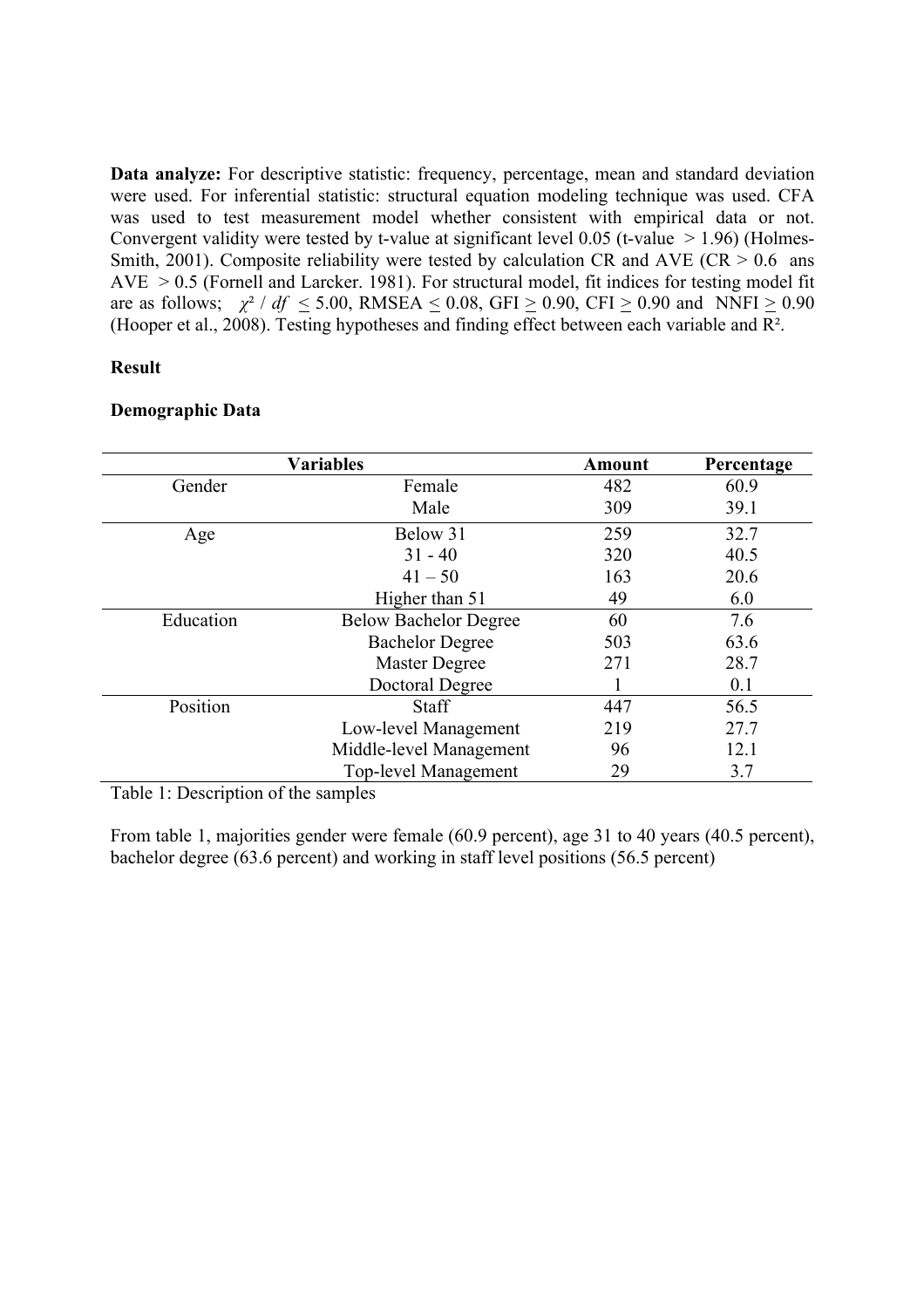| Abbreviation  | Component / Variable                     | Mean        | <b>SD</b> | Level | $\alpha$   |
|---------------|------------------------------------------|-------------|-----------|-------|------------|
|               |                                          | $(N = 217)$ |           |       | $(N = 40)$ |
| <b>CSRE</b>   | <b>Economic Responsibility</b>           | 4.64        | 0.62      | High  | 0.897      |
| <b>CSRL</b>   | Legal Responsibility                     | 4.71        | 0.65      | High  | 0.947      |
| <b>CSRET</b>  | <b>Ethical Responsibility</b>            | 4.70        | 0.67      | High  | 0.929      |
| <b>CSRD</b>   | Discretionary Responsibility             | 4.56        | 0.76      | High  | 0.969      |
| <b>PCSR</b>   | Corporate Social Responsibility          | 4.65        | 0.58      | High  | 0.981      |
| <b>OCBA</b>   | Altruism                                 | 4.66        | 0.62      | High  | 0.919      |
| <b>OCBCON</b> | Conscientiousness                        | 4.39        | 0.58      | High  | 0.921      |
| <b>OCBS</b>   | Sportsmanship                            | 4.61        | 0.70      | High  | 0.782      |
| <b>OCBCOU</b> | Courtesy                                 | 4.75        | 0.63      | High  | 0.874      |
| <b>OCBCIV</b> | Civic Virtue                             | 4.71        | 0.59      | High  | 0.960      |
| <b>OCB</b>    | Organizational Citizenship Behavior      | 4.63        | 0.48      | High  | 0.958      |
| <b>OEE</b>    | <b>Entrepreneurial Viability</b>         | 4.75        | 0.63      | High  | 0.983      |
| <b>OES</b>    | Satisfying the Needs of Publics          | 4.58        | 0.73      | High  | 0.859      |
| <b>OEP</b>    | Profitability and Growth                 | 4.78        | 0.73      | High  | 0.959      |
| <b>OE</b>     | Organizational Effectiveness             | 4.70        | 0.62      | High  | 0.961      |
| T 11 A M      | $\sim$ $\sim$<br>$CDT = 1$ 10 1 1 $M1$ 0 |             |           |       |            |

**Mean, SD, Level and Conbach's Alpha Coefficient.**

Table 2: Mean, SD, Level and Conbach's Alpha Coefficient Remark:  $1.00 - 2.67 =$  Low,  $2.68 - 4.35 =$  Medium,  $4.36 - 6.00 =$  High

From table 2, all components and variables score are in high level.

|               | <b>CSRE</b>          | <b>CSRL</b>        | <b>CSRET</b>         |                     | CSRD OCBA            | <b>OCBS</b>            | OCBCOU      | - OCBCIV             | OEE       | OEP |
|---------------|----------------------|--------------------|----------------------|---------------------|----------------------|------------------------|-------------|----------------------|-----------|-----|
| <b>CSRE</b>   |                      |                    |                      |                     |                      |                        |             |                      |           |     |
| <b>CSRL</b>   | $.645$ **            |                    |                      |                     |                      |                        |             |                      |           |     |
| <b>CSRET</b>  | $.656^{***}$         | .693               |                      |                     |                      |                        |             |                      |           |     |
| <b>CSRD</b>   | $.636^{**}$          | $.555***$          | $.697^{**}$          |                     |                      |                        |             |                      |           |     |
| <b>OCBA</b>   |                      | $.306^{**}$ .444** | $.357***$            | $.215***$           |                      |                        |             |                      |           |     |
| <b>OCBS</b>   | $.236$ **            | $.386^{**}$        | $.298$ <sup>**</sup> | $.173$ <sup>*</sup> | $.268$ <sup>**</sup> |                        |             |                      |           |     |
| <b>OCBCOU</b> | $.353$ <sup>**</sup> | $.530^{**}$        | $.412$ <sup>**</sup> | .293                | $.532$ **            | .454                   |             |                      |           |     |
| <b>OCBCIV</b> | $.339^{**}$          | $.500^{**}$        | $.486$ **            | $.376***$           | $.478***$            | $.396^{**}$            | $.706$ **   |                      |           |     |
| OEE           | $.645***$            | $.592$ **          | $.698$ <sup>**</sup> | $.546^{**}$         | $.464***$            | $.295***$              | $.486^{**}$ | $.527$ **            |           |     |
| <b>OEP</b>    | $.587^{**}$          | $.532***$          | $.611***$            | $.506^{**}$         | $.350^{**}$          | $.2\overline{10}^{**}$ | $.381$ **   | $.409$ <sup>**</sup> | $.702$ ** |     |

# **Correlation between Observe Variable**

Table 3: Correlation Coefficients Metric between Observe Variable

Remark:  $** = p < 0.01$  (Significant at 0.01 level)

 $0.10-0.35 =$  Low,  $0.36-0.50 =$  Medium,  $0.51-0.69 =$  High and  $0.70+$  = Very High

From table 3, all observed variables correlate significantly in high level. (After remove OCBCON and OES due to insignificantly correlation)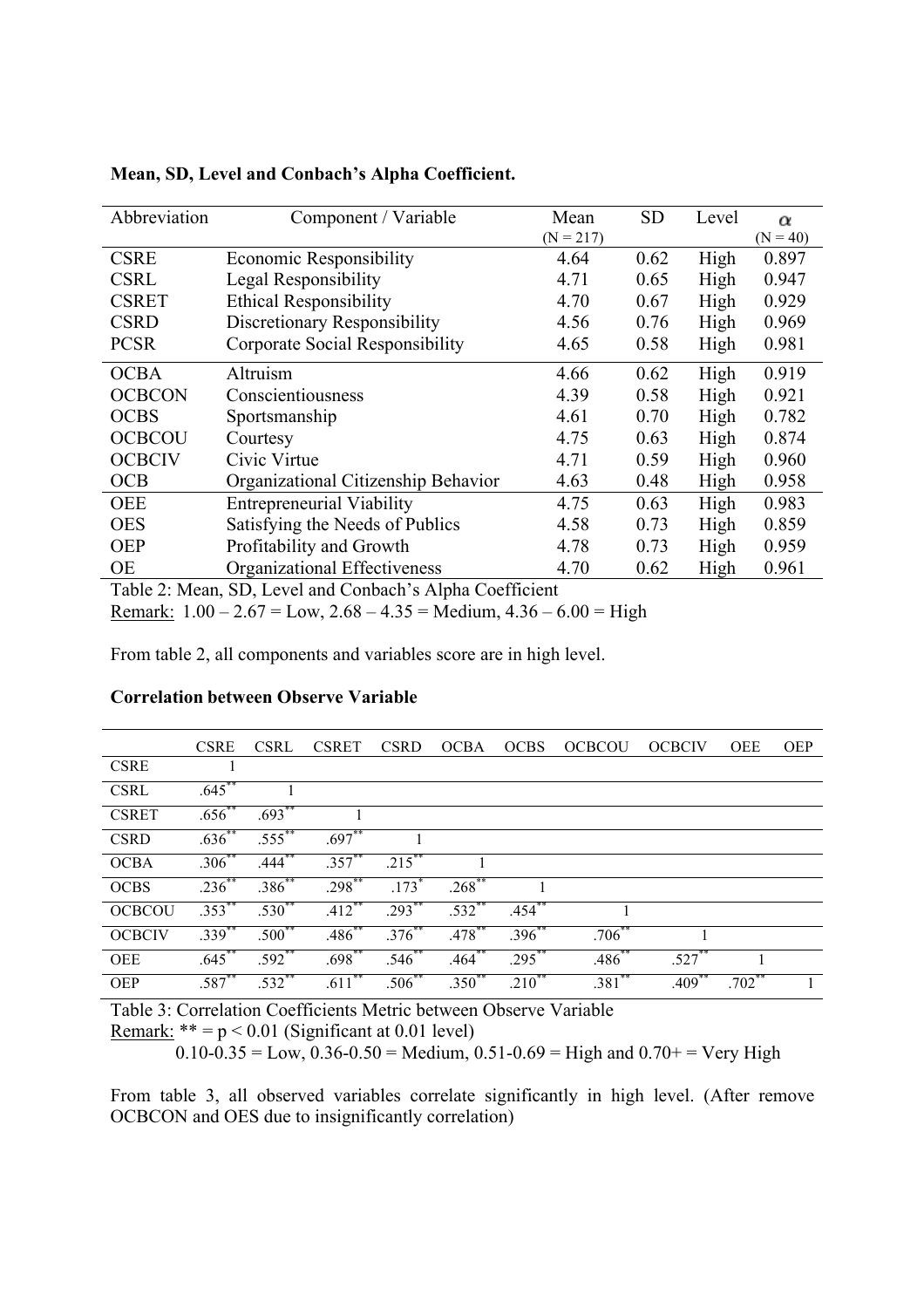#### **Correlation between Latent Variable**

| Latent Variable                                                                                                                                                                                                                                                                                                                    | <b>PCSR</b> | OCB       | ОE   |
|------------------------------------------------------------------------------------------------------------------------------------------------------------------------------------------------------------------------------------------------------------------------------------------------------------------------------------|-------------|-----------|------|
| <b>PCSR</b>                                                                                                                                                                                                                                                                                                                        | .000        |           |      |
| <b>OCB</b>                                                                                                                                                                                                                                                                                                                         | $0.619**$   | 1.000     |      |
| ОE                                                                                                                                                                                                                                                                                                                                 | $0.873**$   | $0.667**$ | .000 |
| $\overline{a}$ and $\overline{a}$ and $\overline{a}$ and $\overline{a}$ and $\overline{a}$ and $\overline{a}$ and $\overline{a}$ and $\overline{a}$ and $\overline{a}$ and $\overline{a}$ and $\overline{a}$ and $\overline{a}$ and $\overline{a}$ and $\overline{a}$ and $\overline{a}$ and $\overline{a}$ and $\overline{a}$ and |             |           |      |

Table 4: Correlation Coefficients Metric between Latent Variable

Remark:  $** = p < 0.01$  (Significant at 0.01 level)

 $0.10-0.35 =$  Low,  $0.36-0.50 =$  Medium,  $0.51-0.69 =$  High and  $0.70+$  = Very High

From table 4, all latent variables correlate significantly in high to very high level

#### **Measurement Model**

From the result of CFA found that hypothesized model consistent with empirical data. Fit indices are as follows:  $\chi^2/df = 2.40 \le 5.00$ ) RMSEA = 0.077 (< 0.08) GFI = 0.936 (> 0.90) CFI = 0.980 ( $> 0.90$ ) and NNFI = 0.972 ( $> 0.90$ ). It demonstrates the construct validity. Standardized factor loading of each item should greater than 0.3 (Hair et al., 1998) and also significant at 0.05 level. Convergent validity consider from t-value at significant 0.05 level (tvalue  $> 1.96$ ) (Holmes-Smith, 2001). Composite validity consider from CR  $> 0.6$  and AVE  $>$ 0.5 (Fornell and Larcker. 1981). R² should greater than 0.2 (Hopper et al., 2008)

Each item found significant at 0.01 level. All standardized factor loading were between 0.501- 0.898 (> 0.3 that mean convergent validity). All latent variables have CR between 0.798- 0.879 ( $> 0.6$ ) and AVE between 0.507-0.708 ( $> 0.5$ ) that mean composite reliability. R<sup>2</sup> were between  $0.251 - 0.807$  ( $> 0.2$ ) as shown in table 5.

| Latent     | Composite     | Standardized          | t-value    | $R^2$ | <b>CR</b> | <b>AVE</b> |
|------------|---------------|-----------------------|------------|-------|-----------|------------|
| Validity   | Item          | <b>Factor Loading</b> |            |       |           |            |
| <b>CSR</b> | <b>CSRE</b>   | 0.792                 | 13.546**   | 0.627 | 0.879     | 0.647      |
|            | <b>CSRL</b>   | 0.789                 | $13.465**$ | 0.622 |           |            |
|            | <b>CSRET</b>  | 0.877                 | 15.859**   | 0.770 |           |            |
|            | <b>CSRD</b>   | 0.756                 | 12.666**   | 0.571 |           |            |
| <b>OCB</b> | <b>OCBA</b>   | 0.615                 | $9.373**$  | 0.378 | 0.798     | 0.507      |
|            | <b>OCBS</b>   | 0.501                 | $7.355**$  | 0.251 |           |            |
|            | <b>OCBCOU</b> | 0.850                 | 14.332**   | 0.723 |           |            |
|            | <b>OCBCIV</b> | 0.824                 | $13.720**$ | 0.678 |           |            |
| <b>OE</b>  | <b>OEE</b>    | 0.898                 | $15.813**$ | 0.807 | 0.828     | 0.708      |
|            | <b>OEP</b>    | 0.781                 | 13.079**   | 0.610 |           |            |

Table 5: Convergent Validity and Composite Validity

Remark  $** = p < 0.01$ , CR = Composite Reliability, AVE = Average Variance Extract Standardized Factor Loading  $0.10 - 0.35 =$  Low,  $0.36 - 0.50$ ,  $=$  Medium,  $0.51 - 0.69$  = High และ  $0.70 +$  = Very High  $R^2 0.01 - 0.12 =$  Low,  $0.13 - 0.25 =$  Medium,  $0.26 - 0.48 =$  High,  $0.49 +$  = Very High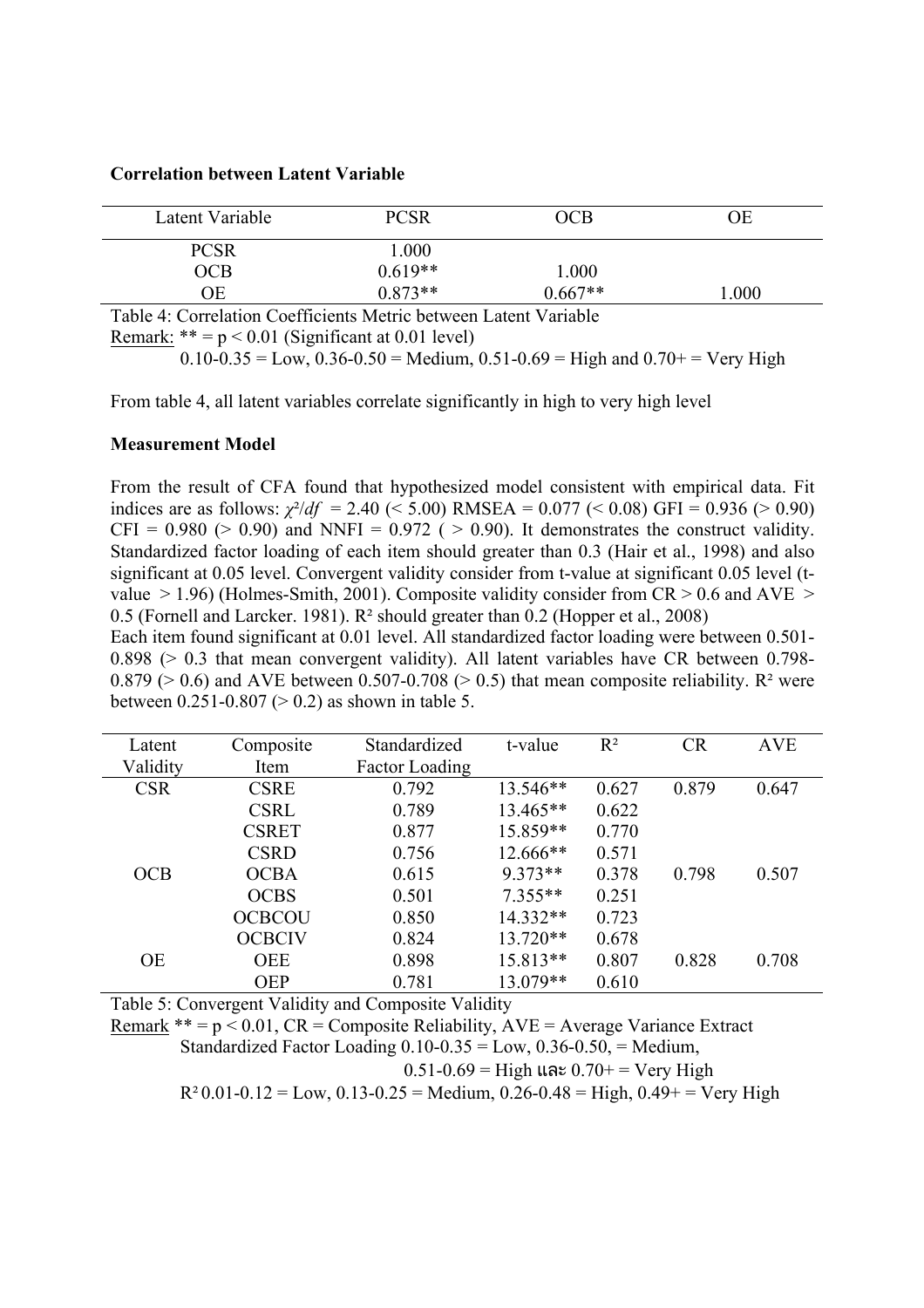#### **Structural Model**

From the result of SEM found that hypothesized model consistent with empirical data. Fit indices are as follows:  $\chi^2/df = 2.40$  ( < 5.00) RMSEA = 0.077 ( < 0.08) GFI = 0.936 (> 0.90) CFI =  $0.980$  (>  $0.90$ ) and NNFI =  $0.972$  ( > 0.90) as shown in figure2.



Figure 2: Structural Equation Modeling

| hypothesis     | Path       |            | Standardized<br>Regression<br>Coefficient | Interpretation | t-value   | Result |
|----------------|------------|------------|-------------------------------------------|----------------|-----------|--------|
| H1             | $PCSR$ —   | <b>OCB</b> | 0.621                                     | Medium         | $7.245**$ | Accept |
| H <sub>2</sub> | $PCSR$ —   | ОE         | 0.748                                     | Very High      | $5.931**$ | Accept |
| H3             | <b>OCB</b> | ОE         | 0.202                                     | Low            | $2.730**$ | Accept |

For hypothesis testing result, all hypotheses are accepted as shown in table 6.

Table 6: Hypothesis Testing Result

Remark: \*\* p < 0.001

 Std. Regression Coefficient 0.10-0.35 = Low, 0.36-0.50, = Medium,  $0.51 - 0.69$  = High and  $0.70$ + = Very High

For direct, indirect and total effect are shown in table 7

| Cause Variables         |           |           |           |                                                         | OCB            |           |                |
|-------------------------|-----------|-----------|-----------|---------------------------------------------------------|----------------|-----------|----------------|
| <b>Effect Variables</b> | DE        |           | TF        | DF                                                      | Æ              |           | $\mathbf{R}^2$ |
| OCB                     | $0.621**$ | $\sim$    | $0.621**$ |                                                         |                |           | 0.386          |
| ОE                      | $0.748**$ | $0.125**$ | $0.873**$ | $0.202**$                                               | $\blacksquare$ | $0.202**$ | 0.787          |
| T11.7 N                 |           |           |           | $1 \text{ T}$ $1 \text{ T}$ $1 \text{ T}$ $1 \text{ T}$ |                |           |                |

Table 7: Direct Effect (DE), Indirect Effect (IE) and Total Effect (TE) Remark: \*\* p < 0.001

 Standardized Regression Coefficient 0.10-0.35 = Low, 0.36-0.50, = Medium,  $0.51 - 0.69$  = High and  $0.70$  + = Very High  $R^2$  0.01-0.12 = Low, 0.13-0.25 = Medium, 0.26-0.48 = High, 0.49+ = Very High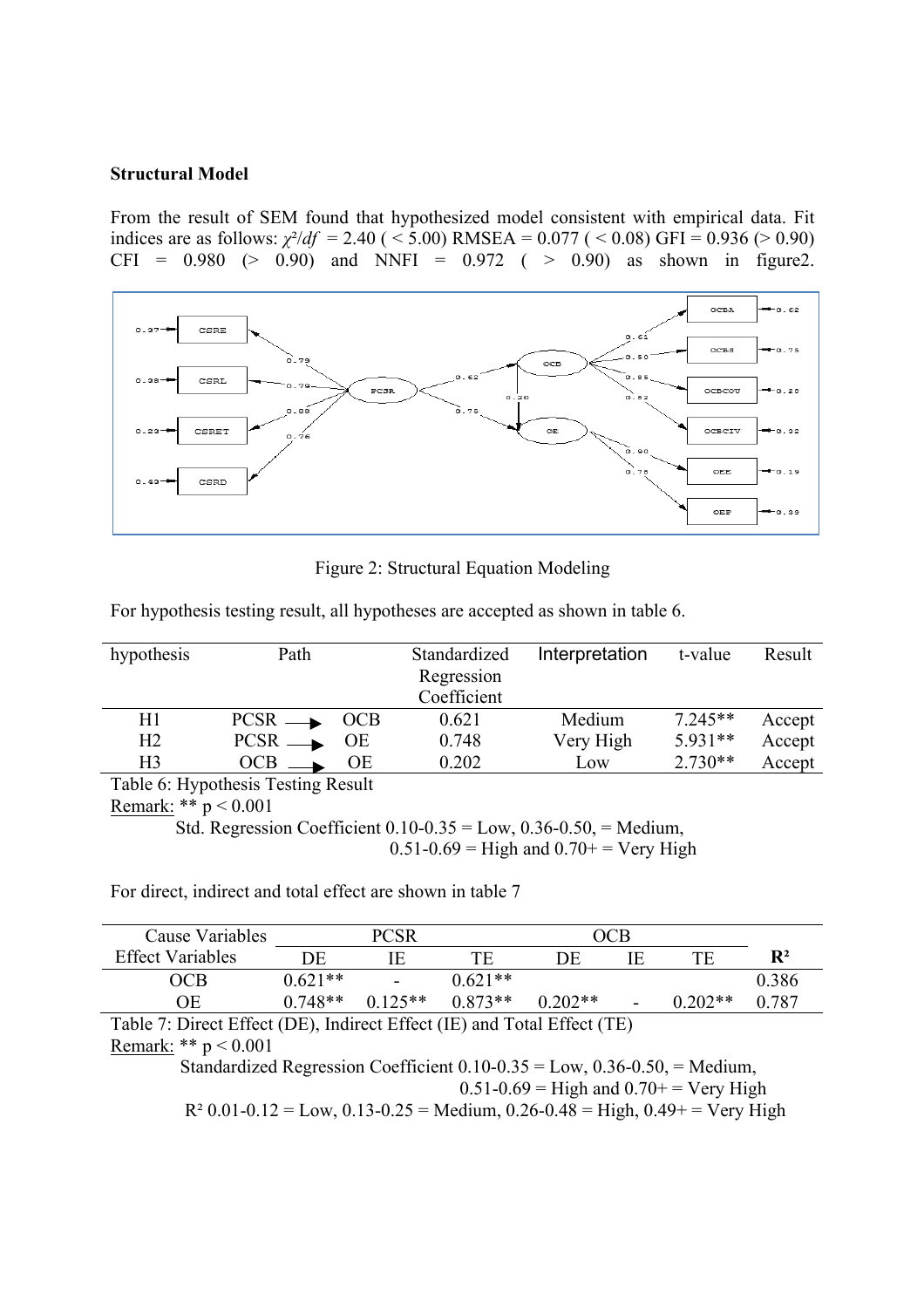# **Discussion**

According to the social exchange theory, CSR (economic, legal, ethical and philanthropic responsibility) has a direct positive influence on OE (entrepreneurial viability and profitability and growth). Because when employee perceives corporate social responsibility, organization can easily recruit and select potential employee to join and work with the organization (Turban and Greening, 1997). Employees who are satisfied at work, they will be encouraged and motivated to work and take pride in working with the organization and return back by dedicated higher levels of productivity. The cost of hiring and training new staff will be reduced due to employee will not resign. Consistent with the findings of Maignan and Ferrell (2001) who found that CSR has a direct positive impact on business performance, ROI, ROA and ability to make profits and growth.

According to the mechanism between social exchange theory and social identification in term of reciprocal exchange, CSR (economic, legal, ethical and philanthropic responsibility) has a direct positive influence on OCB (altruism, sportsmanship, courtesy and civic virtue) because when employee perceives social responsibility from the organization, employee will evaluate the things that they receive from the organization and pay back on common satisfaction (Gouldner, 1960) in term of acting OCB (Gond et al. 2010). Consistent with the findings of Hansen et al. (2011) and Evans (2006) who found that CSR has a direct effect on OCB.

OCB ( altruism, sportsmanship, courtesy and civic virtue) has a direct positive influence on OE (entrepreneurial viability and profitability and growth). Because such OCB contributes to the effective use of resources to benefit the creativity and reduce the need to use scarce resource in maintenance work in the organization (Organ, 1988). OCB resulted supervisors can devote their time to participate in activities that are useful for planning, setting work schedule, analyzing and problem-solving organization problems more. OCB also helped colleagues with a powerful performance and enhance the efficiency and performance (Podsakoff et al, 1997). Consistent with the findings of Ahmadi (2011) who found a positive correlation between OCB and the ability of the organization.

OCB was influenced directly by CSR significantly. The variance was predicted with 38.6% in high level. OE were influenced directly by CSR and OCB and also influenced indirectly by CSR via OCB significantly. The variance was predicted with 78.37% in very high level.

# **Conclusion**

The research results showed that CSR has positive direct impact on OCB and OE. OCB has positive direct impact on OE. Meanwhile, CSR has indirect impact on OE via OCB.

The listed companies on the Stock Exchange of Thailand should do business with CSR concept by taking account on economic, legal, ethical and philanthropic responsibility. Then CSR will effect on employee extra role behavior or OCB by behave altruism, sportsmanship, courtesy and civic virtue. Consequently, organizational effectiveness in term of entrepreneurial viability and profitability and growth will be increased.

#### **Suggestions for further Studies**

It is advisable to study this model for each industry or organization in Thailand.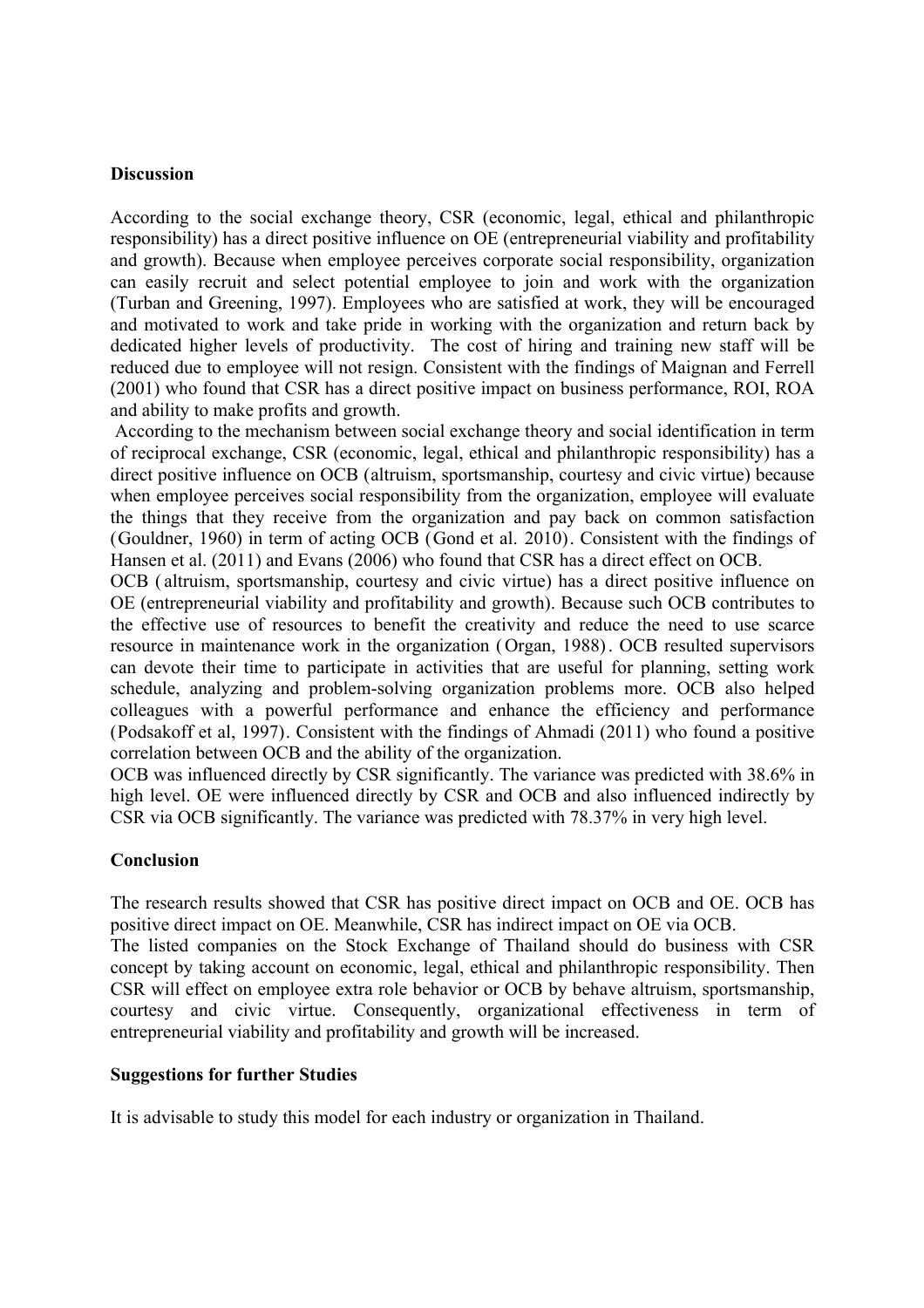#### **References**

Ahmadi, F. (2011). Exploring the casual relationship between organizational citizenship behavior, organizational agility, and performance. *Interdisciplinary Journal of Contemporary Research in Business*, 3 (1), 618-627.

Boswel, J. S (1976). *Social and business enterprise: An introduction to organizational economics.* London: George Allen & Unwin Ltd.

Carroll, A. B. & Buchholtz, A. K. (2006). *Business & society: Ethics and stakeholder management.* 6th ed. Ohio: Thomson.

Carroll, A. B. (1991). The pyramid of corporate social responsibility: Toward the moral management of organizational stakeholders. *Business Horizons*, 34 (4), 39-48.

Cochran, P. L. & Wood, R. A. (1984). Corporate social responsibility and financial performance. *Academy of Management Journal***,** 27 (1), 42-56.

Daft, R. L. (1986). *Organization theory and design.* 2nd ed. Minnesota: West, St. Paul.

Evans, W. R. (2006)**.** *Organizational citizenship behavior antecedents: An examination of perceived corporate citizenship work roles and identity.* (Doctor of Philosophy Thesis in Business Administration). The University of Mississippi.

Fornell, C. & Larcker, D. F. (1981). Evaluating structural equation models with unobservable variables and measurement error. *Journal of Marketing Research*, 18 (1), 39-50.

Gond, J-P., El-Akremi, A.., Igalens, J.& Swaen, V. (2010). Corporate social responsibility influence on employees. In J. Moon (Ed.). *ICCSR Research Paper Series No.54-2010* (pp. 1-45)**.** Nottingham: Cambridge University Press.

Gouldner, A. W. (1960). The norm of reciprocity: A preliminary statement. *American Sociological Review*, 25, 161-78.

Hair, J. F., Anderson, R. E., Tatham, R. L. & Black, W. C. (1998). *Multivariate data analysis***.** 5th ed. Prentice-Hall Inc: Upper Saddle River.

Hansen, S. D., Dunford, B. B., Boss, A. D., Boss, R. W. & Angermeier, I. (2011)**.**  Corporate social responsibility and the benefit of employee trust: A crossdisciplinary perspective. *Journal of Business Ethics*, 102 (1), 29-45.

Holmes-Smith, P. (2001). *Introduction to structural equation modeling using LISREL*. Perth, Western Australia: ACSPRI-Winter Training Program.

Hooper, D., Coughlan, J. & Mullen, M. R. (2008). Structural equation modeling: Guidelines for determining model fit. *Journal of Business Research Methods*, 6 (1), 53-60.